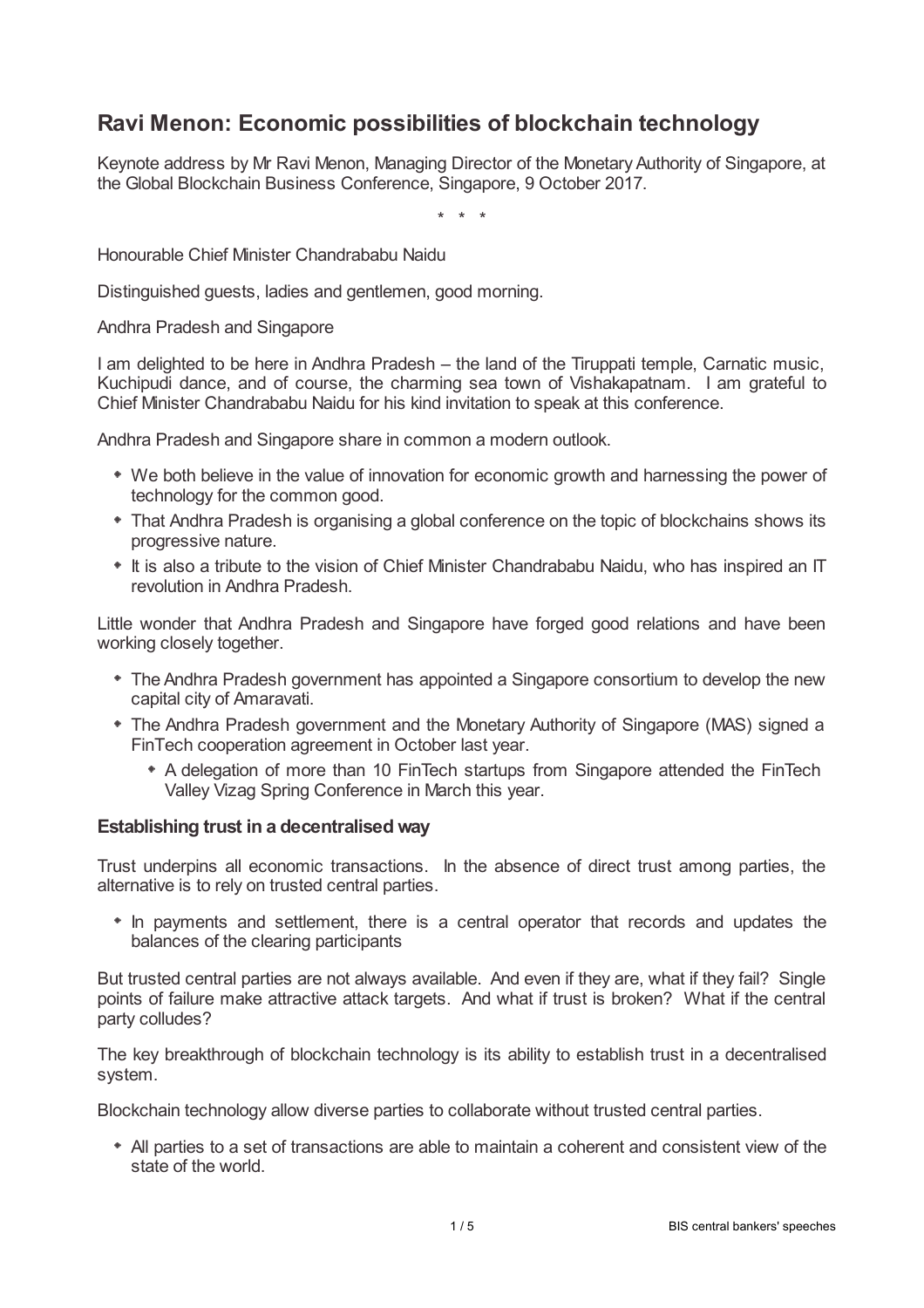When I am confident that what you see is what I see, we can collaborate more seamlessly without a third party to maintain a "golden source of truth".

How does a blockchain make sure that what you see is what I see without third party verification?

First, data are recorded and shared in a way that ensures a consistent view across multiple parties.

- Copies of the data are spread around all the nodes of the blockchain network.
- Rather than trusting any single party, the trust is placed in the collective view of all parties.
- Anybody can check whether something is wrong.

Second, data are heavily encrypted or signed with digital signatures that makes the blockchain secure against tampering.

This means that all parties in the blockchain can be sure that no one can unilaterally make changes without the signature of the others.

Third, data are generated by smart contracts which always execute in the same expected way.

- The smart contract acts as an impartial judge.
- $*$  It executes contracts faithfully in accordance with the pre-defined contractual terms that all parties on the blockchain have agreed to.

A blockchain is essentially a database that provides proof of who owns what at any given moment and an immutable record of all transactions. It is, in other words, a distributed ledger.

Distributed ledger technology, or DLT, has the potential to transform many industries and economic activities.

- This goes well beyond the original application of blockchains to Bitcoins and cryptocurrencies.
- In fact, although crypto-currencies have attracted the most public attention, it is the broader applications of DLT that hold more promise over the short to medium term.

### **Industryapplications of distributed ledger technology**

DLT is particularly suited for industry applications where it is important to know the histories of ownership but there is no trusted central party or reliance on the central party is inefficient or costly.

Take supply chain management for instance.

- DLT can provide the means for registering, certifying, and tracking the supply chain process at low cost.
- All goods will be uniquely identified and transferred through the distributed ledger, with each individual transaction verified, time-stamped, and encrypted in a transparent process.

In financial services, DLT is being experimented with for a variety of applications.

- DLT may provide a more efficient alternative to credit bureaus that compile consumer credit information from banks.
- The insurance industry in Singapore is looking at how DLT can help prevent duplicate insurance claims.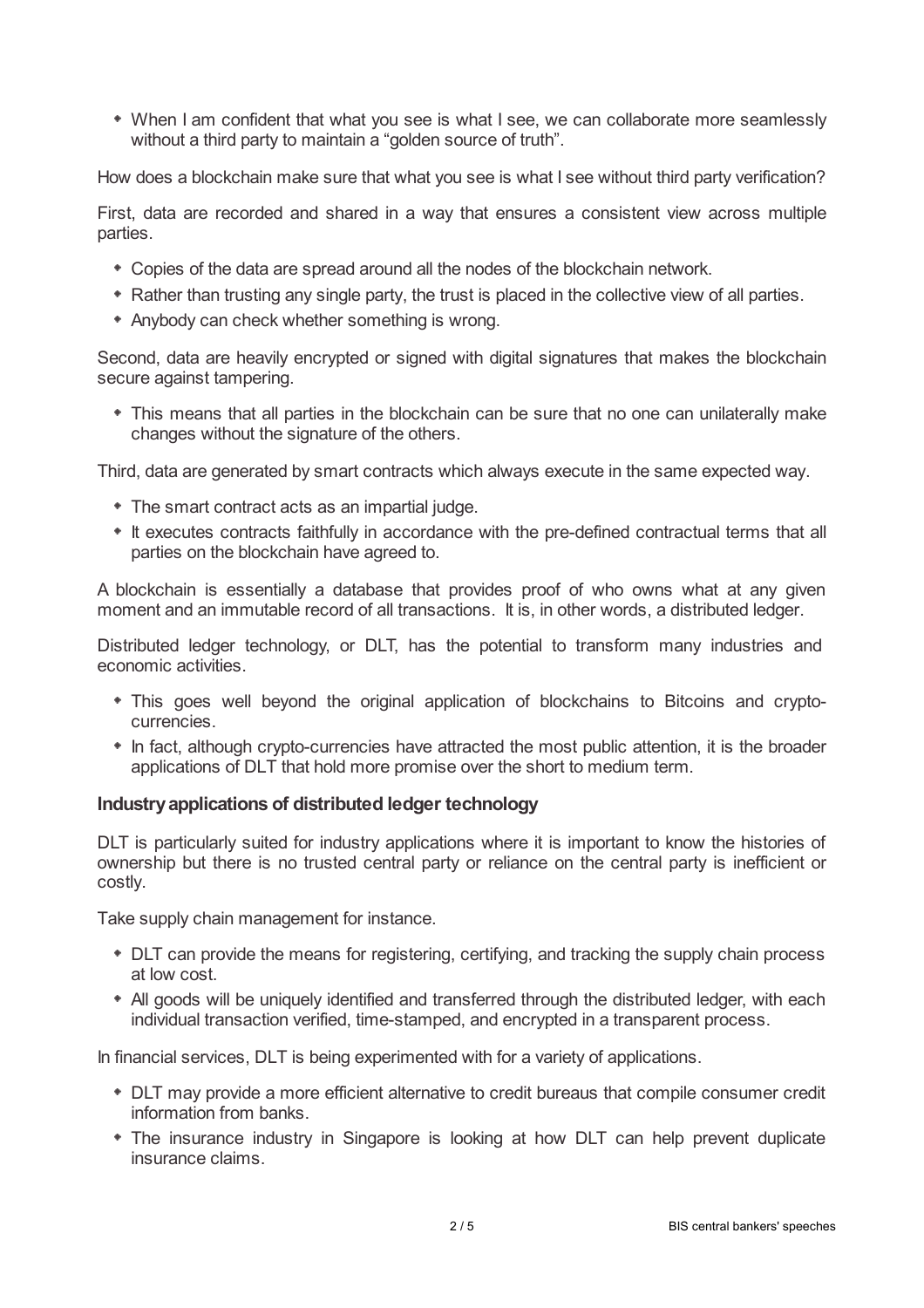Probably, one of the potentially more powerful applications in financial services is in customer verification, the so-called "know-your-customer" or KYC process.

- Banks spend an inordinate amount of time and money on KYC, and yet struggle to effectively detect and deter money laundering, tax evasion, and other forms of illicit finance.
- DLT brings about opportunities for a shared industry-wide KYC utility that can verify customers and transactions in a more efficient and robust manner.
- This is not just conjecture. It is beginning to happen.
	- In Singapore, OCBC Bank, HSBC and MUFG announced last week that they have completed a KYC blockchain project to reduce the duplicity of KYC processes, providing convenience for customers and efficiency across the banks.

The "killer app" for DLT is really in cross-border transactions.

- When multiple entities across different jurisdictions are involved, there is no natural trusted central party.
- DLT allows the possibility of various parties working directly with one another to make crossborder transactions cheaper, faster, and safer.

Cross-border trade is a good example. In Singapore, we are exploring two specific applications – trade finance and trade documentation.

- In trade finance, DBS Bank and Standard Chartered Bank are exploring the use of DLT to prevent the problem of duplicate invoicing while preserving client confidentiality.
- \* In trade documentation, Singapore is exploring how we can use DLT to link our National Trade Platform to trade platforms in other countries, such as Hong Kong.
	- The DLT-based platform will allow users to exchange digital trade documents across borders with confidence.

### **Avibrant and growing DLT ecosystemin Singapore**

Innovation and technology will be the main drivers of growth in the future.

- The MAS has been working actively with the financial industry to create a Smart Financial Centre, where innovation is pervasive and technology is used widely.
- We want to do this to increase efficiency, manage risks better, create opportunity, and improve people's lives.

Building a strong DLT ecosystem is part of this broader FinTech strategy. And the DLT ecosystem in Singapore has been growing handsomely.

- There are now approximately 50 locally based FinTech startups in the DLT space.
- The local universities are doing research in various aspects of DLT.
- Venture capitalists are looking for interesting DLT ideas to invest in.
- Major technology consulting firms and system integrators have set up in Singapore dedicated practices or teams for DLT.

An effective way to develop the ecosystem is through collaborative projects that bring together various parties. And MAS has been an active participant in such projects, helping to co-create solutions together with the industry.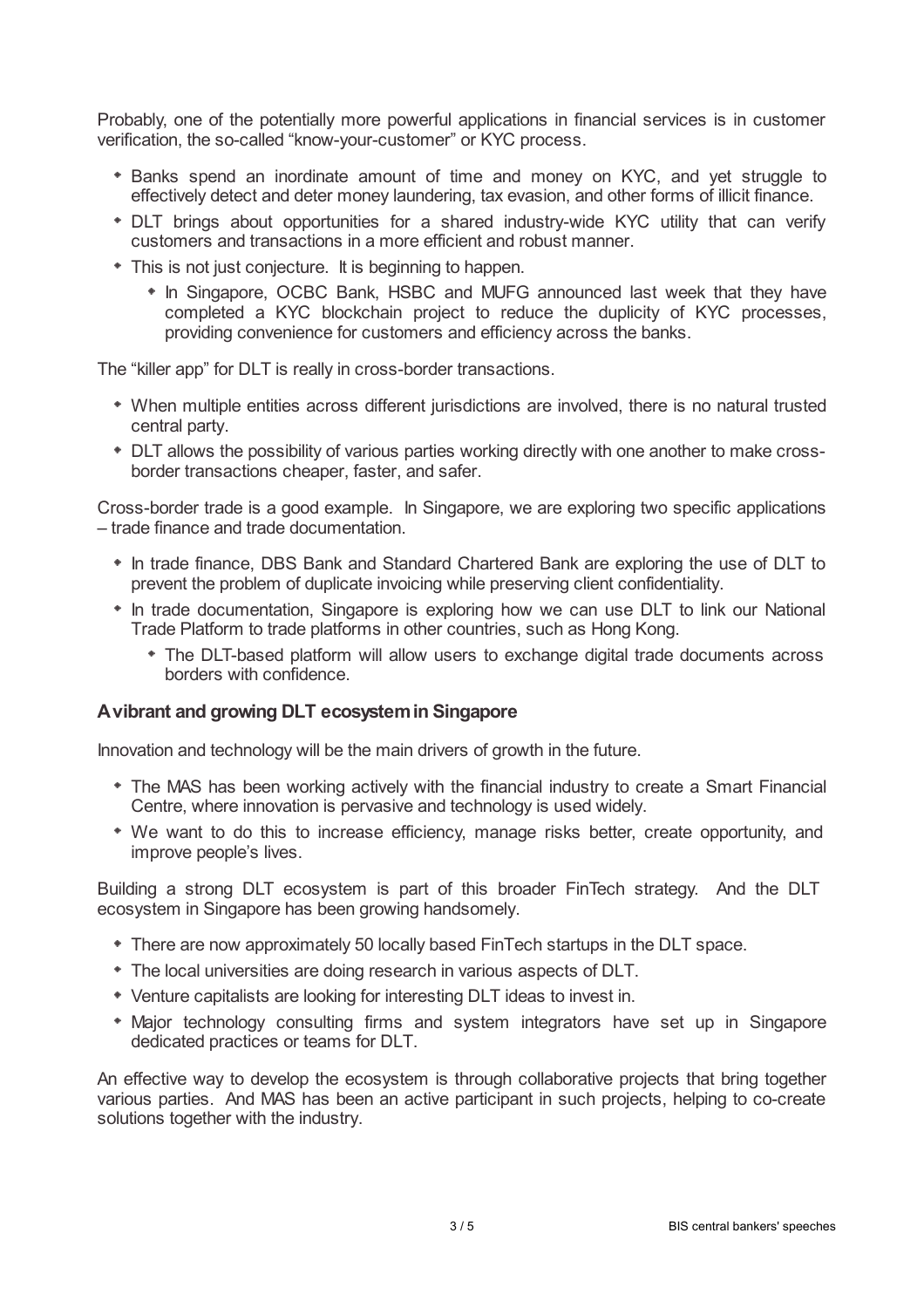## **Project Ubin:Using DLT for inter-bank payments**

Project Ubin is a good example of such collaboration as well as challenging the status quo.

The problem statement is this:

- In a real-time gross settlement payment system, transactions typically go through a single trusted party, often the central bank.
- The challenge MAS posed itself was: can we create a more efficient inter-bank payment and settlement system without MAS acting as the trusted party?

This began Project Ubin – a collaborative effort among MAS, the Singapore Exchange, ten banks, six technology companies, and six academic institutions.

Over the course of the project, more than 150 people were trained in DLT.

Phase 1 of Project Ubin successfully demonstrated that banks are able to transact with one another on an Ethereum-based prototype without going through the MAS.

MAS issued a digital representation of the Singapore Dollar – a central bank digital currency – and placed it on the distributed ledger for domestic inter-bank settlement.

Phase 2 of Project Ubin – just recently concluded – successfully produced three software models that achieved decentralised netting of payments in a manner that preserved transactional privacy.

The next step in Project Ubin is to extend the application to cross-border payment and settlement.

- Cross-border payments today rely on a correspondent banking network.
- Banks hold balances with one another and settlement occurs through the adjustment of these relative balances.
- There is counterparty risk, liquidity is split, and reconciliation is a major pain point.
- In cases where multiple correspondent banks are involved, transactions may take days and at high cost to customers.

We are therefore exploring how Project Ubin can be linked up with other central bank DLT projects to facilitate cross-border payments.

- If successful, it will help bring about significant improvements in efficiency, cost, speed, and risk management.
- The grand vision is a DLT-based settlement system that paves the way for 24/7 operations and allows cross-border transactions to be settled instantly.

### **Collaboration between Singapore and Andhra Pradesh through DLT**

DLT is a natural platform for collaboration.

- With the strong trade flows between Singapore and India, there are good opportunities for FinTechs and financial institutions in Singapore and Andhra Pradesh to collaborate.
- We can explore how our customs and trade platforms can be linked up to facilitate exchange of trade documents and advance the digitalisation of trade.
- Our banks can work together on new models of cross-border payments to improve settlement time, allow for round the clock operations, and reduce settlement risk.